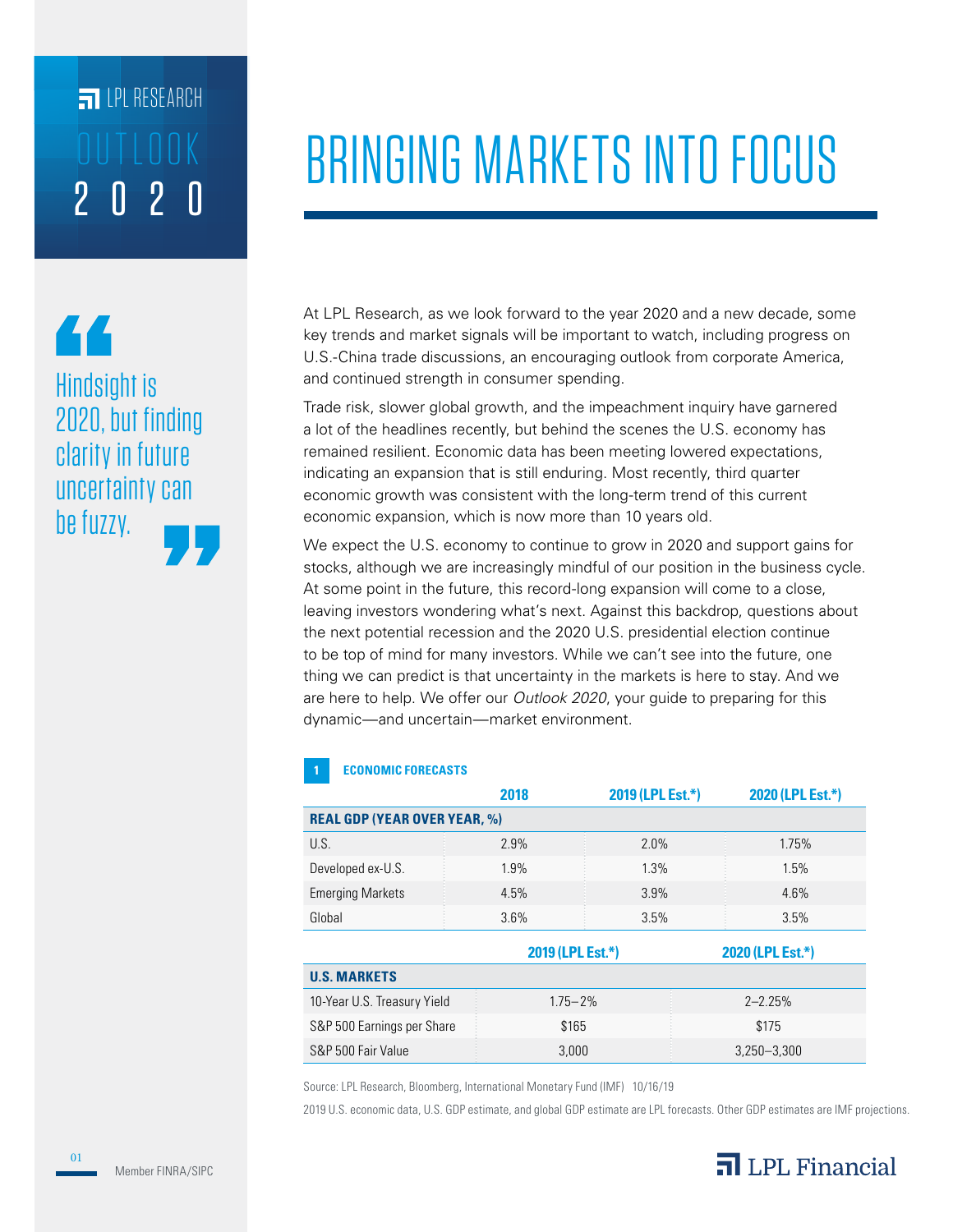## Economy

Domestic: We are expecting 1.75% U.S. GDP growth in 2020. Our forecast reflects the potential for continued trade uncertainty and weak business investment, but a steady consumer [Figure 1].

Global: Europe and Japan continue to struggle with trade uncertainty, geopolitical concerns, and sluggish growth. We anticipate more opportunities for growth in emerging markets' economies, with countries outside China playing a growing role.

Inflation: Consumer inflation has picked up slightly, and we believe inflation will continue to grow at a healthy but manageable rate.

Employment: U.S. job growth has been steady, although recently it has started to show signs of moderating. Some cooling down would be expected at this point in the economic cycle.

Recession: Prolonged trade uncertainty and a potentially rancorous U.S. election season lead us to believe that recession starting in the fourth quarter of 2020 or first quarter of 2021 could be possible, but we don't think it's probable.

## **Bonds**

Short-lived and shallow yield curve inversions are not worrisome in our view, and we continue to emphasize a blend of high-quality intermediate bonds in tactically oriented portfolios.

## **Stocks**

We look for solid U.S. equities performance to continue, and we see more potential upside in emerging markets than developed international markets. We continue to prefer cyclical sectors for appropriate strategies as the U.S. economic expansion endures, and a balance of growth and value styles.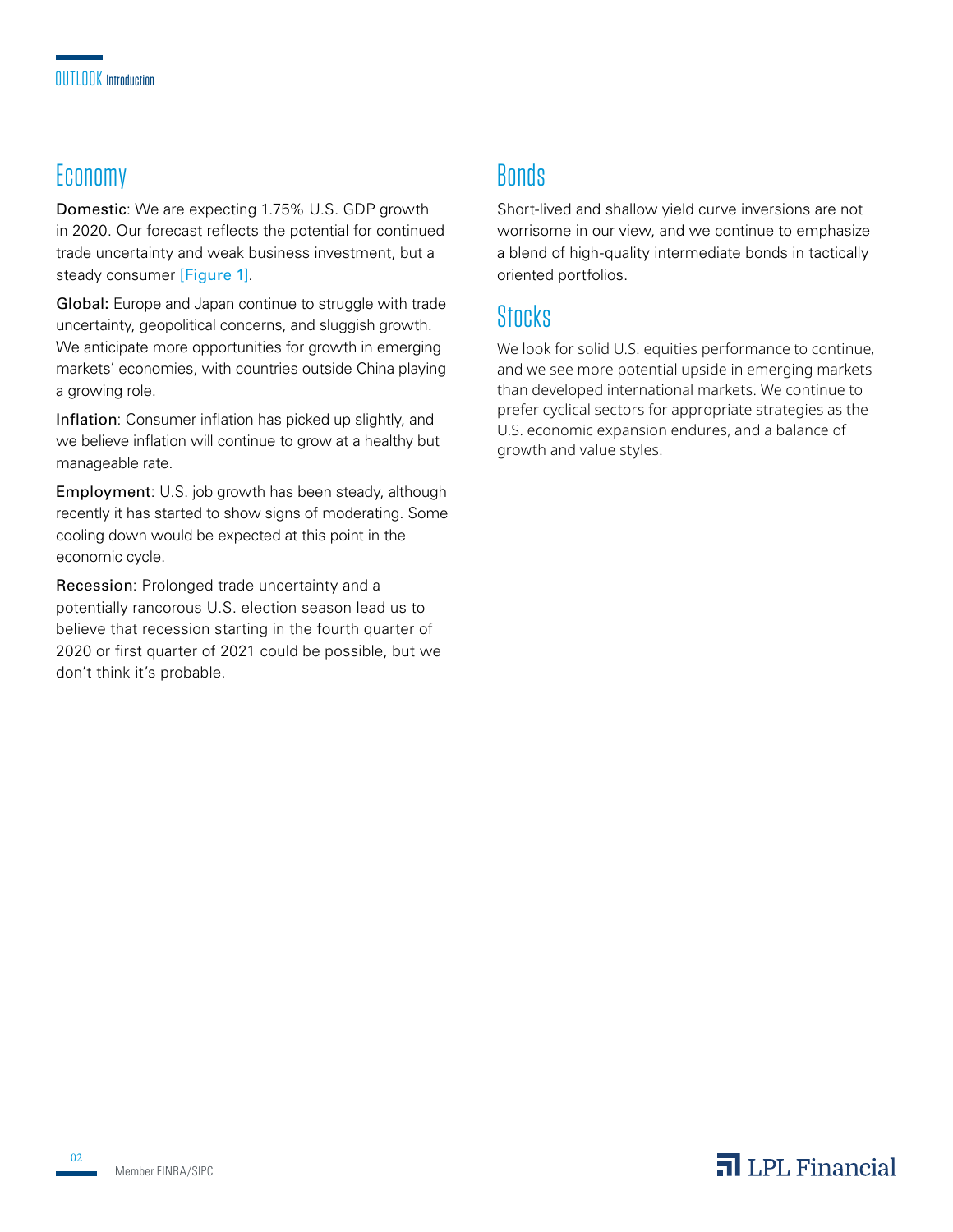## ECONOMY IN FOCUS

Strong consumer spending has propelled the U.S. economy, while clarity on trade could support business investment.

The U.S. economy has slowed from 2018's pace, but it is still growing, and we believe it will continue growing through 2020, albeit at a slower rate than our 2019 growth expectation [Figure 2].

As we looked ahead back in 2018, we expected the combination of more favorable tax rates, repatriation of internationally sourced profits, and immediate capital expensing provisions enacted in the *Tax Cuts and Jobs Act* of 2017 to be tailwinds for capital expenditures. Yet it appears these tailwinds have been hindered by the headwind from trade uncertainty. Slower international growth, due in part to the U.S.-China trade dispute, has also added pressure to U.S. economic growth, offsetting some of the impacts of fiscal stimulus and the Federal Reserve's (Fed) accommodative monetary policy.

As we expect these same geopolitical and trade concerns to persist into 2020, we're offering a forecast of 1.75% U.S. gross domestic product (GDP) growth in 2020. The expected slowdown from 2019 reflects the U.S.-China trade dispute dragging into the first part of 2020 and increased odds of recession in the latter months of 2020 or early 2021.

### **Consumer Inflation Picks Up**

For some of us, inflation is considered a negative word, but some inflation (price increases) is often a sign of economic growth, while a weak economy is often accompanied by very low or even negative inflation. The Fed targets an inflation level of about 2%, which generally indicates a healthy economy that is not growing dangerously fast.

Consumer inflation has picked up recently, even though international trade tensions and slower global growth have had some moderating impact on producer prices. Consumer prices increased at a healthy pace in 2019, growing at the fastest pace of the economic cycle for a second straight month in September, as evidenced by the core Consumer Price Index (CPI), which excludes food and energy [Figure 3]. At the same time, year-overyear growth in the core Producer Price Index (PPI), which better reflects costs to businesses, declined. Limited



#### **2 GDP GROWTH HAS SLOWED, BUT MAY REMAIN STEADY**



Source: LPL Research, Bloomberg 11/01/19 GDP projections are median Bloomberg consensus forecasts.

The economic forecasts set forth may not develop as predicted.

Geopolitical refers to a combination of political, economic, and geographic (regional or country-specific) factors.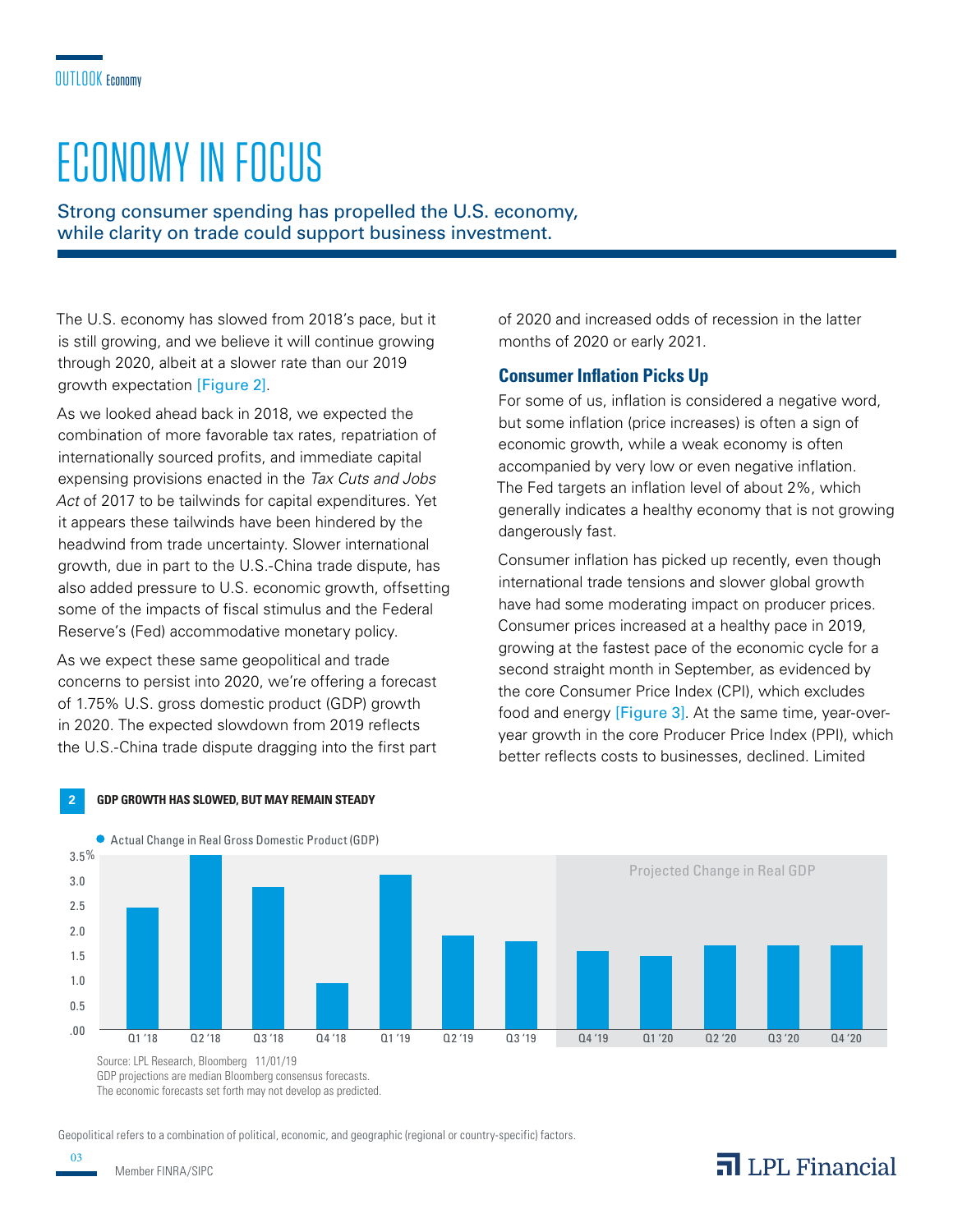#### OUTLOOK Economy



Core Consumer Price Index (CPI) and Producer Price Index (PPI) exclude food and energy prices.

**4 SOLID WAGE GROWTH SUPPORTS SPENDING**



Source: LPL Research, U.S. Bureau of Labor Statistics 10/31/19

upward pressure on wholesale prices most often reduces the likelihood of an acceleration in consumer prices.

So far, we haven't seen slowing producer price growth translate into lower consumer inflation, likely because U.S. companies still have ample pricing power amid strong trends in domestic consumer spending. Consumer spending, which comprises approximately 70% of the economy, continues to grow at a solid pace and is anchoring the U.S. economy. We believe economic factors currently benefiting consumers and businesses—full employment, moderate wage growth, and low interest rates—will help sustain healthy but manageable inflation going forward.

#### **Jobs Are Strong, Productivity Needs Improving**

The U.S. labor market has remained strong despite signs of weakness in other pockets of the U.S. economy. Hiring began to slow toward the end of 2019, although job growth has remained near the cycle average. And even though hiring slowed slightly, it still looked healthy, especially considering this economic expansion is in its eleventh year.

Other labor market measures also appeared healthy. The unemployment rate stood at 3.6% in October, near a cycle low, and initial jobless claims continued to be subdued. Clarity on trade could boost business investment, enabling workers to produce more efficiently, thereby supporting future productivity gains. Gains in productivity can help limit the impact of increases in labor costs on companies while increasing the economy's overall economic potential.

It's natural for job growth to slow when the economy is near full employment. Job growth slowing over the course of the year to around 100,000 per month would be consistent with our economic outlook. Even if job growth slowed to 100,000 per month, unemployment would pick up only modestly and could remain near or under 4%.

Wage growth slowed in the third quarter too, hinting that inflationary pressures could be showing signs of moderating. Average hourly earnings growth fell to 3% year over year as of October, lower than the cycle peak of 3.4% in February 2019 but still ahead of inflation [Figure 4]. This pace of wage growth should still

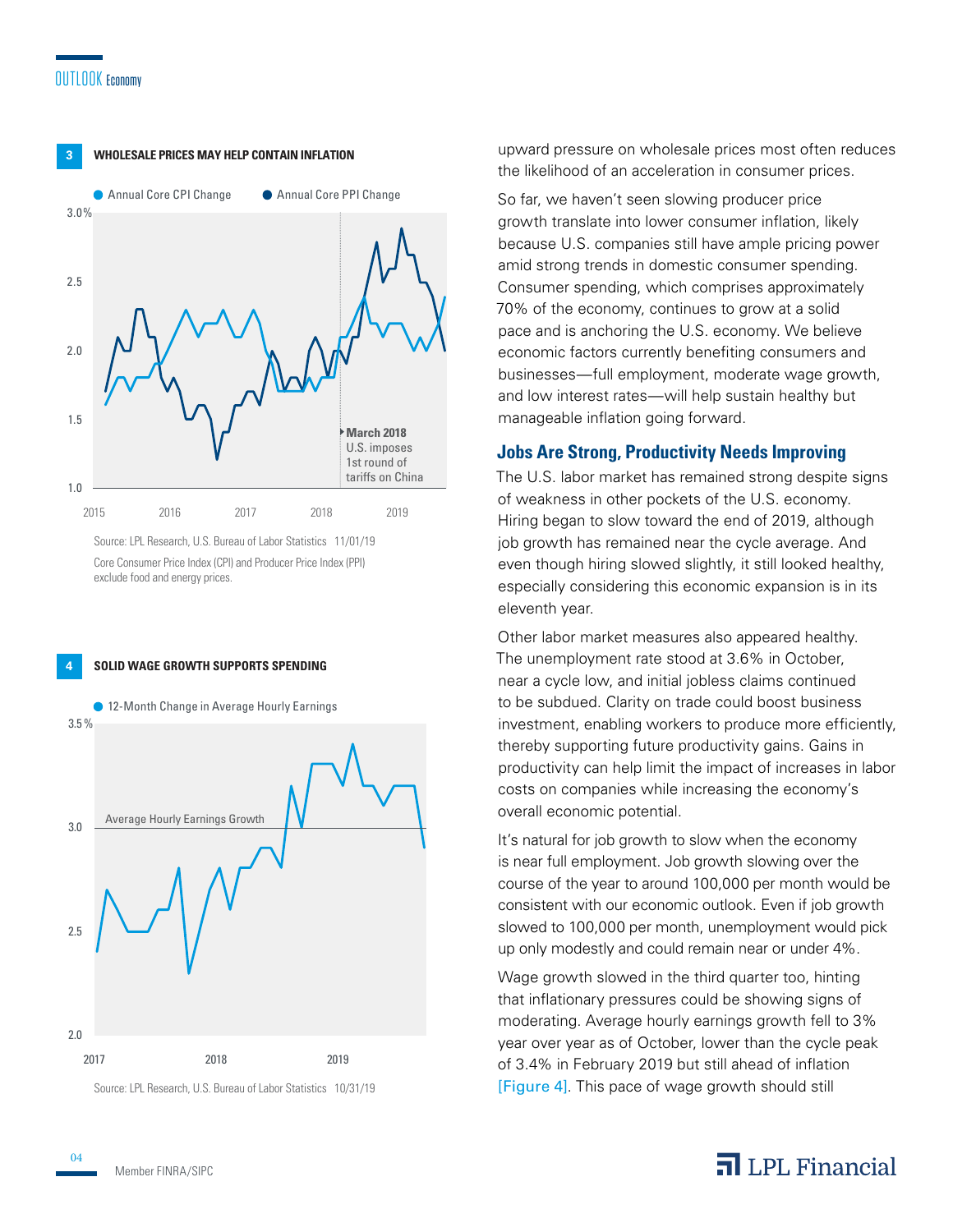be enough to buoy personal incomes and consumer spending without driving interest rates higher.

#### **Recession Watch**

The U.S. economy remains on solid footing as 2020 approaches, and we continue to see low likelihood of recession in the coming year. After a record-long expansion, though, we are bound to have a recession at some time. For now, economic fundamentals have signaled that the consumer remains sound, and any clarity on trade could potentially boost business investment, possibly supporting productivity growth and elongating the expansion.

A recession is generally taken to be two consecutive quarters of the economy shrinking, although other factors count too. When a recession does settle in eventually, we suspect the likeliest cause may be a convergence of global events, including a highly charged U.S. elections season, prolonged trade uncertainty, and continued weak economic growth in international developed countries. But the key could be the impact these events have on consumer and business confidence. Even if these events continue to weigh on consumer spending and business investment, we would still expect a low probability of recession starting any earlier than the fourth quarter of 2020 or first quarter of 2021.

### **International Economies Struggling**

Europe: The U.S. economy, paced by the consumer, has continued to amble along at trend growth near 2%. Meanwhile, in Europe, Germany has teetered on the cusp of recession as its manufacturing sector contracts, Brexit (the United Kingdom's exit from the European Union) indecision continues to cloud the outlook for businesses operating in the U.K., deficit spending remains a challenge—particularly in Italy—and the benefits of monetary policy appear to have been stretched to the limit, despite the best efforts by the European Central Bank (ECB).

Europe also has been impacted by trade uncertainty, and there's still a possibility that tariffs on European autos will be imposed. The Eurozone may struggle to deliver even 1% GDP growth in 2020, after similarly lackluster performance in 2019.

Japan: The picture has been no better in Japan. The September 2019 trade agreement between Japan and the United States on agriculture, investment, and digital trade was encouraging, but the Japanese manufacturing sector saw several consecutive months of contraction in the second half of 2019. As with Europe, auto tariffs remain a risk. A consumption tax increase enacted October 1 further clouded the outlook for an economy that is not expected to grow more than 1% for the foreseeable future, based on Bloomberg's consensus forecasts. The Bank of Japan has been as aggressive as the ECB in implementing monetary policy, yet has little growth to show for it.

China: Slower growth in China has weighed some on growth in emerging markets' economies overall, but Bloomberg's consensus forecast for emerging markets' GDP is still 4.6% for 2020. These forecasts could be conservative if the United States and China make further progress on trade in the early part of 2020. Nevertheless, with China's economic growth slowing, look for other emerging-market countries and regions, such as India, Russia, and Latin America, to pick up the slack. Overall, policies and demographics remain more supportive for emerging markets' economies than their developed counterparts, including a surprise corporate tax cut in India announced in September 2019.

#### **Brexit Takes a Break**

At its Super Saturday meeting October 19, the U.K. Parliament voted to not vote on the latest Brexit deal, which triggered a request for an extension of the October 31 Brexit deadline to January 31, 2020. The extension made a "hard" or "no deal" Brexit, which is the worstcase economic and market scenario, unlikely, although there are still scenarios in which it is possible. The U.K. will hold elections December 12, 2019, with potential outcomes ranging from the U.K. Parliament approving a plan already approved by the E.U. to a new vote on whether the U.K. should exit the E.U.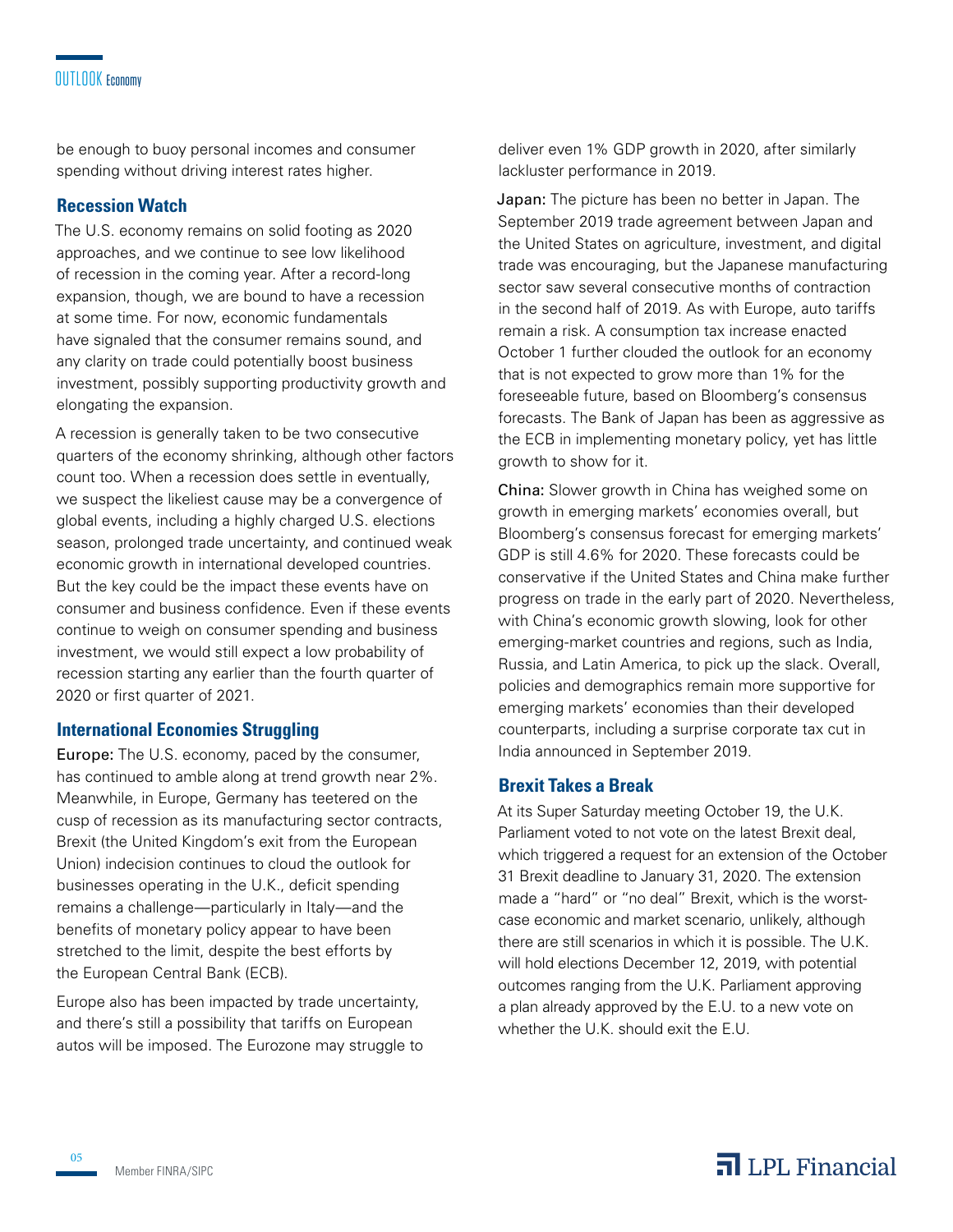## CENTRAL BANKS ARE BACK

The Federal Reserve is currently in wait-and-see mode as it gauges the impact of its three 2019 rate cuts.

At its meeting in October, the Fed answered the markets' call and cut interest rates by 25 basis points (0.25%) for the third time this year, taking its main policy rate down to a range of 1.5–1.75%, while signaling that its midcycle rate adjustment was likely complete for now. Historically, three consecutive 25 basis point (0.25%) cuts have led to continued equity gains and avoided recessions. After three initial quarter-point cuts in 1975, 1996, and 1998, the S&P 500 rose an average of 10% six months later, and 20% 12 months later. The Fed stated in its post-meeting press conference it would have to see a significant pickup in inflation to consider hiking rates, which is probably a good ways off in our view.

### **Policy Impacts Investors**

Policy has played an increasingly important role in investors' outlooks. Over the past several years, a combination of monetary and fiscal initiatives has supported growth in economic output and corporate profits. More recently, the tailwinds of taxes, deregulation, and additional government spending programs (fiscal policy) have been offset by headwinds from global trade uncertainty. This has led to weakness in manufacturing activity around the world, which has required additional responses from global central banks (monetary policy), a majority of which have already lowered interest rates, some into negative territory. The ECB and Bank of Japan both have used monetary policy extensively to try to stimulate their economies, but without much luck to date.

Other geopolitical stresses have complicated matters. The impeachment inquiry in the United States, Brexit confusion and rising populism in Europe, the increase in consumption taxes in Japan, and escalating tensions in the Middle East and with North Korea have all contributed to investor

concerns about heightened policy uncertainty. A highly charged U.S. presidential election also could add to the uncertainty during the latter part of 2020.

While further progress on the stickiest U.S.-China issues and a Brexit resolution may come in early 2020, politics will continue to play a role in the United States and globally throughout the year. We will continue to keep an eye on tensions around the globe as they arise. We remain generally optimistic that even some relaxation in tensions could benefit global economic growth in 2020, potentially spurring reacceleration, even if not to the levels of 2018 and 2019.

### **Trade Policy Weighed on Global Economies**

Trade uncertainty has weighed on the global economy, and cracks are forming in the United States' economy as well. The biggest impact has been in the manufacturing sector, which has weakened as trade tensions have escalated. According to data from the Institute for Supply Management (ISM), U.S. manufacturing growth reached a 10-year low in September 2019, in step with global manufacturing's steep decline over the last several months.

Companies have stepped back from expansion plans, lowering demand for goods and cutting manufacturing output. Stabilizing manufacturing is critical because of the sector's importance to corporate profits. Corporate profits in turn serve as a leading indicator for employment and investment. Clarity on trade is also important for renewed business investment, which helps boost productivity. The markets signaled their displeasure with weaker manufacturing reports prior to the positive trade headlines in the fall, highlighting the importance of trade negotiations in supporting global economies.

Fiscal policy refers to federal taxation and spending actions.

Monetary policy refers to decisions by the Federal Reserve and other central banks regarding interest rates and the money supply.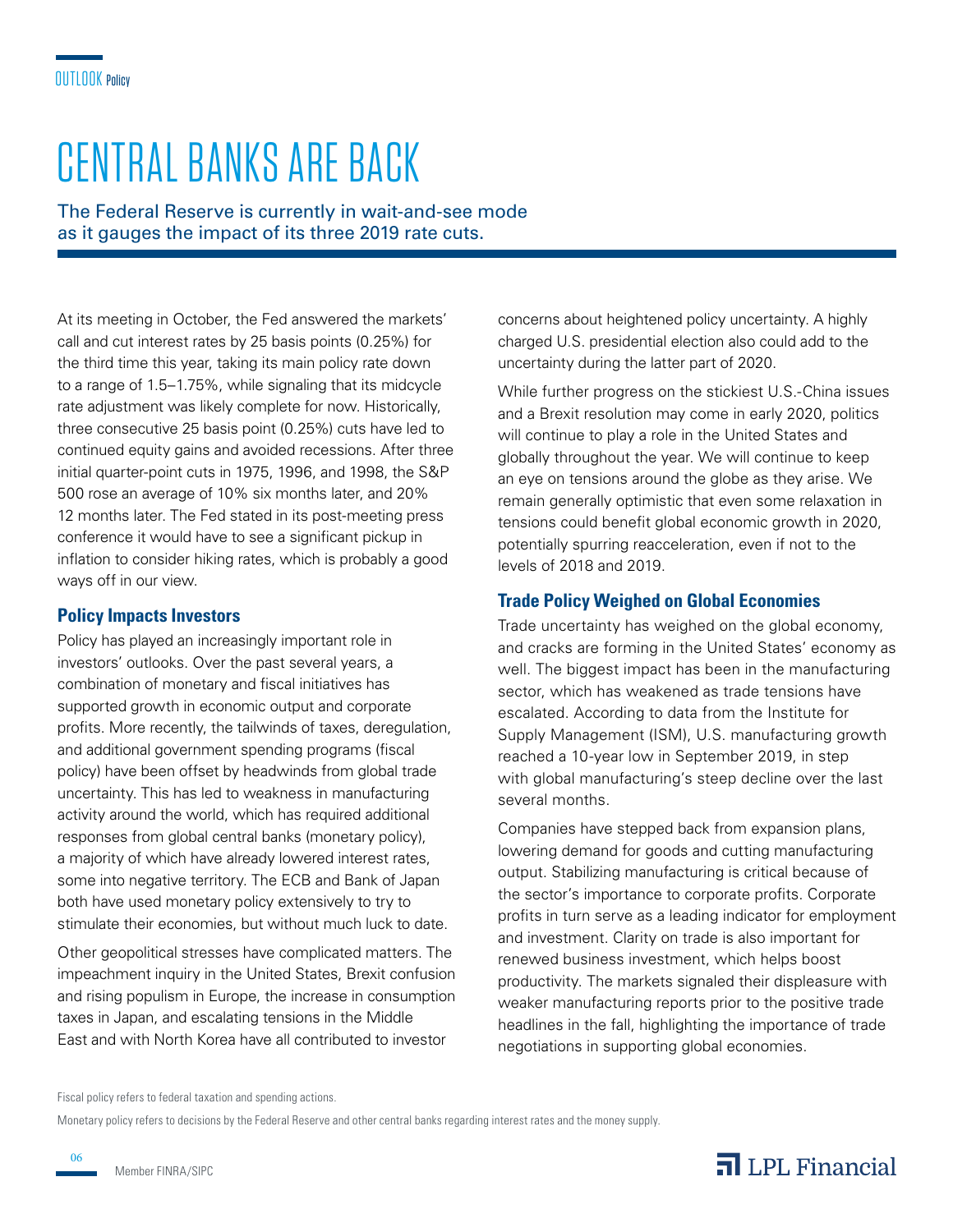U.S-China trade negotiations in October resulted in a verbal agreement on an initial relaxation of tensions that may be signed before 2019 ends. We also believe President Donald J. Trump and China's President Xi Jinping will continue to make incremental progress on hammering out a new trade relationship. Ultimately, we expect further progress in 2020 as the negotiations proceed in phases.

We are also watching for progress on the United States-Mexico-Canada Agreement (USMCA) trade agreement (also known as NAFTA 2.0). Delay could lead to prolonged uncertainty for trade with Mexico and Canada. There is also a chance the United States could implement auto tariffs on the European Union and Japan, adding risk to global economic growth and corporate profits.

#### **Global Recovery Hinged on Monetary Policy**

Most of the global economic recovery has hinged on unprecedented monetary policy programs, and global central banks have recently switched back into easing mode, cutting interest rates to combat trade-related economic weakness. Around the world, negative-yielding debt, in which a lender pays the borrower for the privilege of loaning the borrower money, has become a new type of normal. Negative-yielding debt reached a record \$17 trillion in September.

Federal Reserve: After its meeting in October when it cut interest rates for the third time this year, the Fed announced it would have to see a significant pickup in inflation to consider raising rates. That comment may encourage markets to respond positively to good economic news and to be less fearful that it would lead to a rate hike. If the Fed's three cuts turn out to be enough support to help the U.S. economy navigate its recent slowdown, it may signal increased potential for U.S. stock market gains in 2020.

European Central Bank: In the third quarter, the ECB took bold steps in cutting its target interest rate further into negative territory (to -0.50%) and restarting bond purchases that will continue until inflation targets are reached, without providing an end date. The ECB is now committed to policy accommodation that could potentially last years, but is also having a diminishing impact.

Bank of Japan: At its October 31 policy meeting, the Bank of Japan elected to keep its target interest rate at 0.1% and maintain bond purchases at existing levels (80 trillion yen, or roughly \$736 billion annually). The central bank also strengthened its commitment to providing significant monetary policy support with an "as long as needed" timetable that replaced "at least until spring of 2020." Japanese monetary officials have clearly indicated that they are open to the idea of further reducing interest



Source: LPL Research, Bloomberg, U.S. Federal Reserve, European Central Bank, Bank of Japan 11/01/19

## $\overline{\mathbf{a}}$  LPL Financial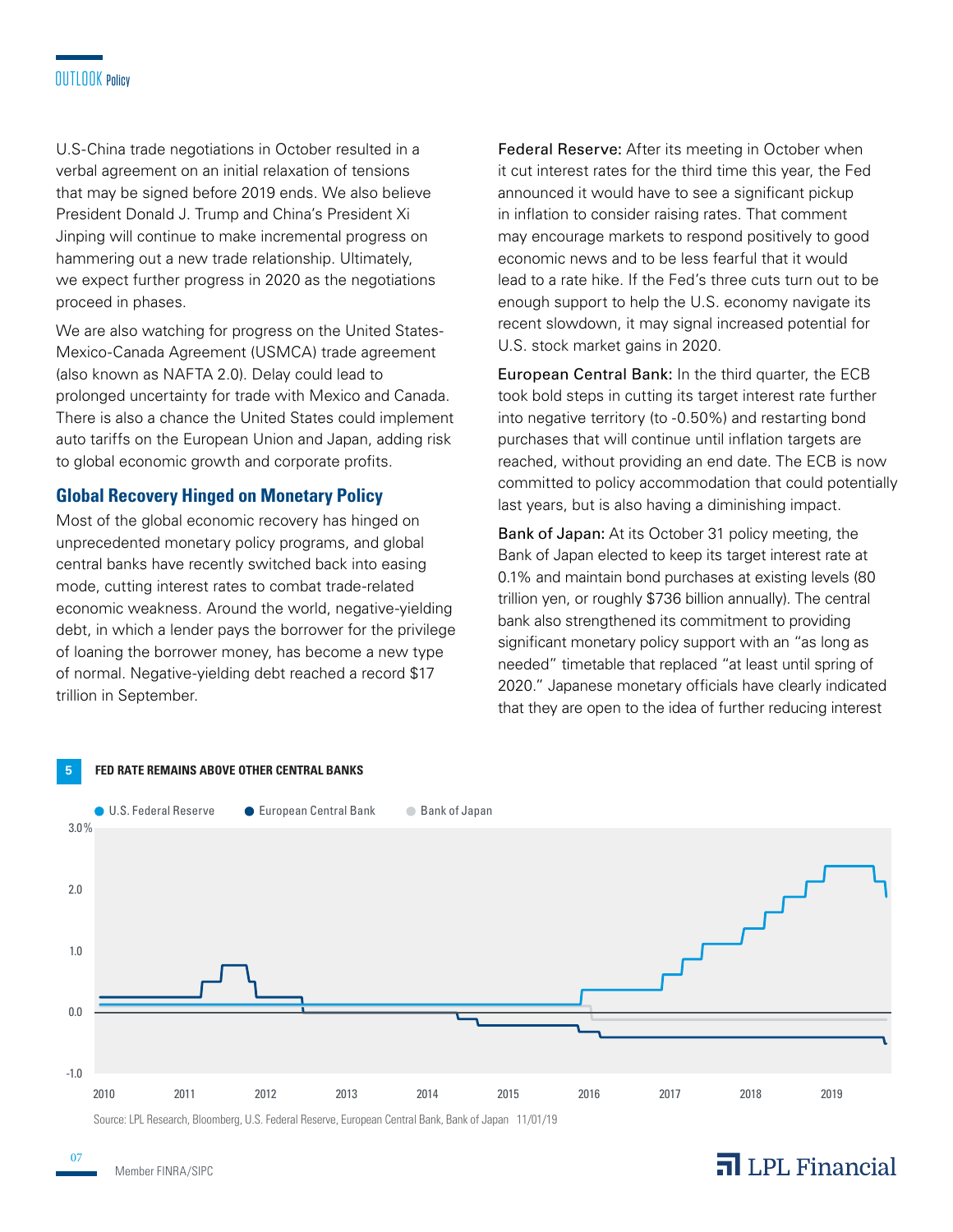### OUTLOOK Policy

rates into negative territory in response to weaker global GDP growth, and they likely want to get ahead of any economic weakness that may result from the October value-added tax increase.

Central bank interaction: Monetary policy is a coordinated effort between the U.S. Federal Reserve and global central banks right now, but there are complicated dynamics to consider. There is a mismatch between the Fed and other central banks' interest rate policies [Figure 5]. The danger there is that the interestrate differential between U.S. Treasuries and other sovereign debt could widen further and put more upward pressure on the U.S. dollar. This would make servicing the debt payments on the dollar-denominated debt issued by

non-U.S. countries more expensive, which could become an increasing burden on the global economy. A stronger U.S. dollar could also potentially weigh on U.S. exports by making them more expensive and depress international stock returns for U.S. investors. While not an explicit part of U.S. monetary policy, concern about dollar strength may be contributing to the Fed signaling greater flexibility on inflation before it raises rates.

We expect global central banks to keep rates at levels that encourage increased economic activity as the global economy recovers from the impact of trade disruptions, and we see ongoing central bank interventions in international markets as appropriate for now.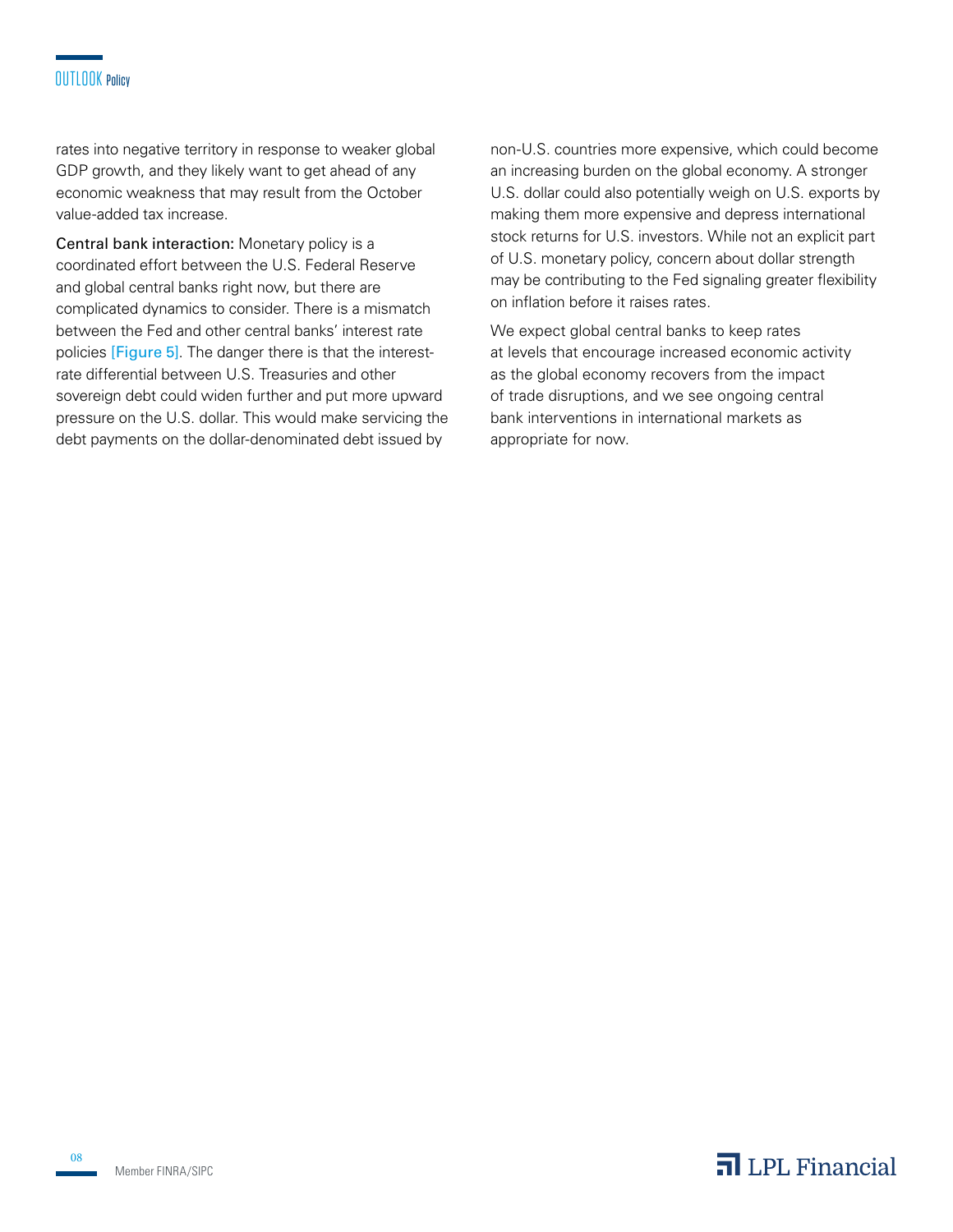## EYES ON THE BOND MARKET

### Watching the warning signs in the United States and around the world.

The big news in fixed income in 2019 was the yield curve. When we talk about the yield curve, we generally mean the difference or spread between the 2-year and 10-year U.S. Treasury yields. In a healthy economy, longterm yields will almost always be higher than short-term yields, which encourages lending and supports economic growth. When a yield curve inverts, short-term yields rise above longer-term yields, lending is typically less profitable, and consumers, businesses, and investors may rein in spending and investment amid recession fears.

### **Yield Curve Sends Signals**

Typically, economic cycles end as inflation climbs, and the Fed responds by tightening monetary policy, which may lead short-term rates to increase faster than longer-term rates, inverting the yield curve, and threatening recession. In the United States, we've experienced almost the opposite: below-target inflation, an accommodative Fed, a firm U.S. dollar, and falling commodities prices.

Meanwhile, a variety of geopolitical risks have pushed investors looking for a "safe haven" into U.S. Treasuries\*,

**6 SHORT-LIVED YIELD CURVE INVERSION IS LESS WORRISOME**



Past performance is no guarantee of future results.

particularly international buyers facing negative sovereigndebt yields, even as U.S. economic fundamentals remain sound and the U.S. budget deficit continues to rise. As a result, recent yield curve inversions have been characterized by long-term rates falling faster than shortterm rates, increasing investor fears of an impending recession [Figure 6].

In the last three economic expansions, a recession began about a year after the 2-year/10-year yield spread inverted for 90 consecutive days. Since the spread between the 10-year Treasury and 2-year Treasury yield has been negative only occasionally in the latter portion of 2019, we suspect the message really was that Fed policy is too tight for ongoing trade uncertainty. An extended inversion, however, would send a different message about expected economic activity. The steepening of the 2-year/10-year yield curve back into positive territory during the fall months is an encouraging sign.

While the August 2019 inversion was due in part to prospects of slowing economic growth, we think the unusual rate environment has made the signal less meaningful than it has been in the past, and we would take even the modest steepening that we expect in 2020 as supportive of continued economic expansion.

### **Global Rates Go Negative**

Negative interest rates internationally have been one of the most perplexing developments in the markets in recent years [Figure 7]. When interest rates are below zero, the lender, in theory, pays the borrower for the "privilege" of providing the loan. While we have concerns about how these rates normalize over time, we do not

Yield curve inversion is when long-term yields fall below short-term yields.

\*U.S. Treasuries may be considered "safe haven" investments but do carry some degree of risk, including interest rate, credit, and market risk. They are guaranteed by the U.S. government as to the timely payment of principal and interest and, if held to maturity, offer a fixed rate of return and fixed principal value.

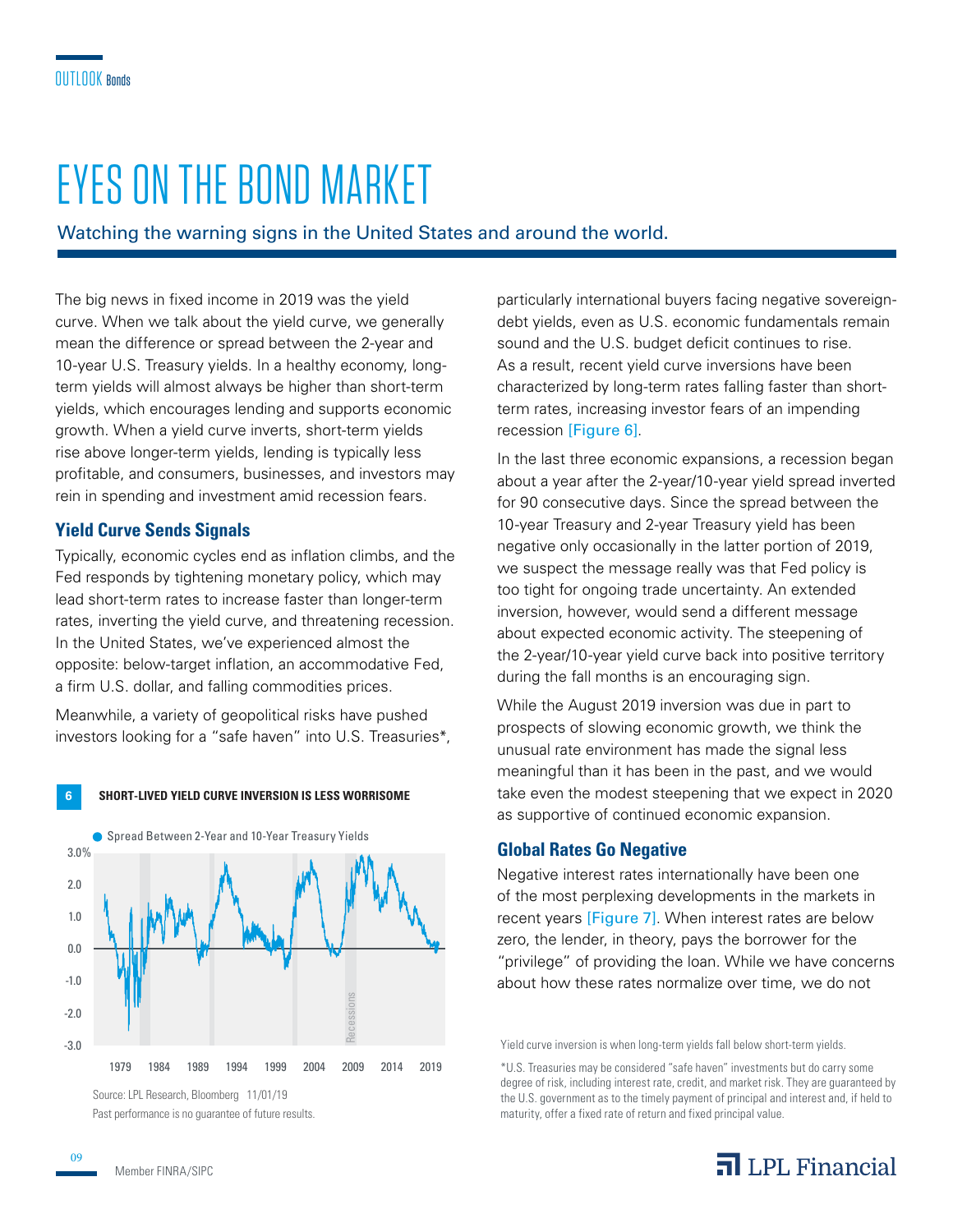



believe that process will begin anytime soon, and we continue to view central bank actions as supportive for markets right now.

European and Japanese rates may stay negative until growth and inflation in those economies pick up; however, with the benefits of monetary policy largely exhausted, that may take a while. The gap between U.S. and international yields likely will remain wide and potentially could get wider, keeping upward pressure on the U.S. dollar. At the same time, further potential rate cuts by the Fed and other economic and market forces may keep the dollar in balance overall.

#### **Looking Ahead**

The Fed is currently in wait-and-see mode as it gauges the impact of its 2019 rate cuts, which can take time to flow through to the real economy. Growth in line with our outlook would not necessarily require any further cuts, although muted inflation does give the Fed more flexibility. More than one cut would likely signal more serious concerns about economic deterioration.

Continued Fed flexibility should provide enough support to the economy to foster a modest increase in longerterm yields. Our year-end 2020 forecast for the 10-year U.S. Treasury yield is a range of 2–2.25%.

We continue to emphasize a blend of high-quality intermediate bonds in tactically oriented portfolios for fixed income allocations. Despite expectations of modestly higher long-term rates (which can push bond prices lower), the "coupon" income that bonds provide would still leave the broad Bloomberg Barclays Aggregate Bond Index with the potential for low-single-digit gains while providing likely diversification benefits if stocks falter.

Slowing but near-trend economic growth could support corporate profits and companies' ability to service their debt, but moderate inflationary pressure could offset these benefits for corporate bond investors. We continue to recommend a cautious approach to this more creditsensitive segment, but a "coupon-clipping" environment, where returns are largely driven by bonds' interest payments, may still aid suitable investors, and we are comfortable with benchmark-like exposure to investmentgrade corporate bonds.

U.S. Treasuries appear richly valued, but the yield advantage over international government bonds and expectations of only modest rate increases argue against a significant underweight compared with benchmarks for these traditional portfolio diversifiers. For suitable investors, mortgage-backed securities could act as a source of yield that may be better suited for modestly rising rates, and valuations have become more attractive relative to other high-quality bonds.

With the yield curve fairly flat, longer-term bonds do not provide much additional return potential from coupon payments, and we continue to recommend that investors hold fixed-income portfolios with less interest-rate sensitivity than the broad Bloomberg Barclays U.S. Aggregate Bond Index in appropriate strategies.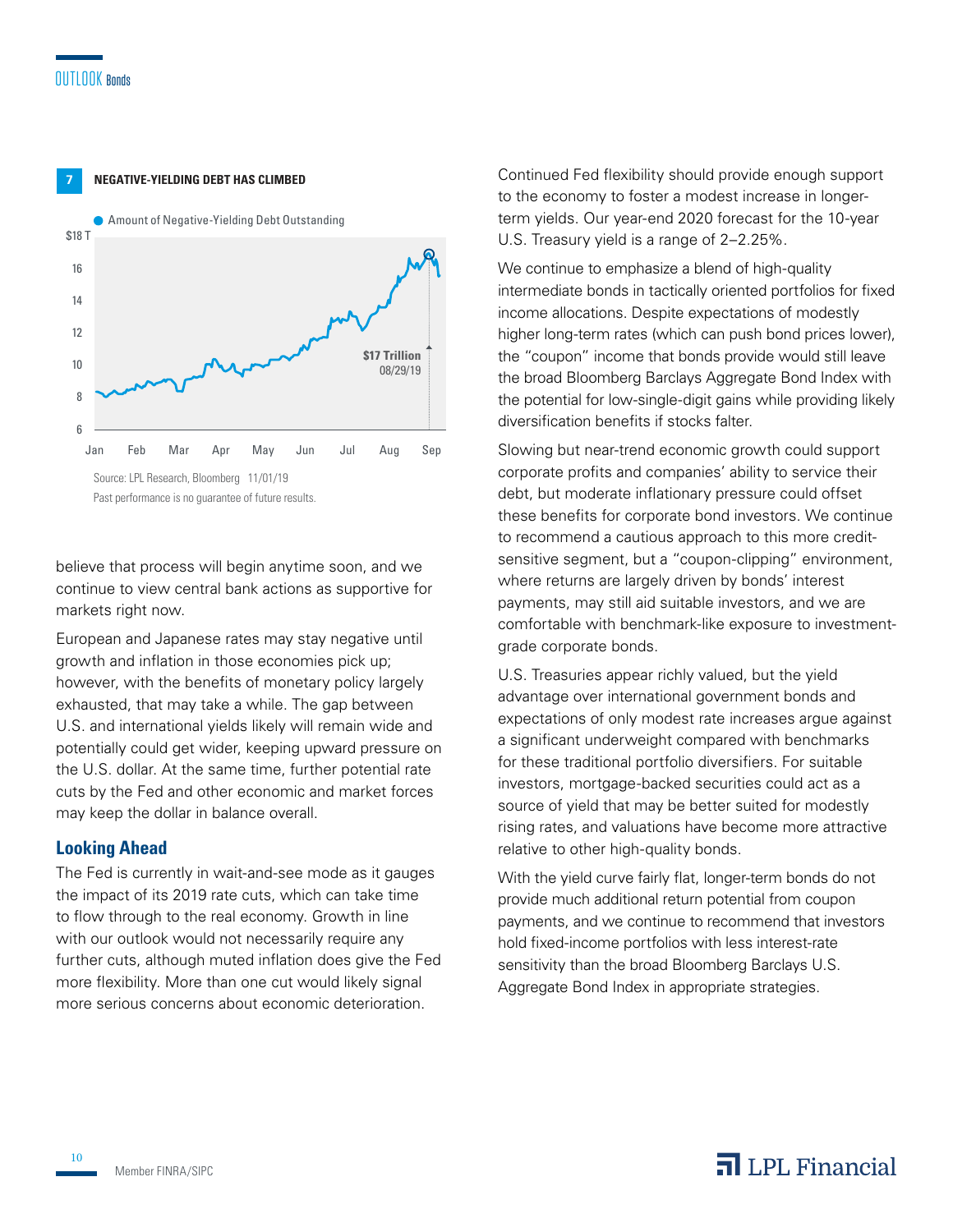## STOCKS WIDE OPEN

### Progress on trade could help stocks in 2020.

Corporate earnings growth has slowed considerably in 2019, as the impact of the 2018 tax cuts created a difficult year-over-year comparison, global economic growth slowed, and tariffs and trade uncertainty weighed. Further progress on the U.S.-China trade conflict in early 2020 could help keep U.S. economic growth at or above the trend for the current economic expansion and support corporate revenue growth. We believe any small steps forward on trade could increase business confidence and spark capital investment, lifting corporate profits.

The United States and emerging markets still stand out to us as relatively more attractive investment opportunities than developed international markets, based in large part on relatively stronger outlooks for economic growth and corporate profits.

### **Looking at Earnings and Revenue Growth**

Our 2019 S&P 500 earnings per share (EPS) forecast is \$165, which we lowered in August due to increased risk to economic growth and profits from the U.S.-China trade conflict [Figure 8].

The current geopolitical environment makes forecasting 2020 earnings very difficult, but our base estimate is \$175, which represents a mid-single-digit increase from our 2019 estimate. Roughly \$4 below current consensus estimate (Source: FactSet), our forecast assumes further progress on trade that keeps U.S. economic growth near the trend of this expansion and reduces the tariffs burden. Until we have clarity on trade, we would not expect 2020 earnings to improve meaningfully from 2019 levels.

That said, we expect prospects for better earnings growth in 2020 will help support stocks at current valuations.

Our 2020 year-end fair value target range for the S&P 500 is 3,250–3,300. We base this year-end target on a trailing price-to-earnings ratio (P/E) of 18.75, which we multiply by our 2020 S&P 500 EPS forecast of \$175. We believe mild inflation and still-low interest rates support these valuations.



## **8 U.S. EARNINGS GROWTH IS POISED TO ACCELERATE IN 2020**

● Year-over-Year S&P 500 Index Earnings per Share Growth

Source: LPL Research, FactSet 10/31/19

Estimates reflect FactSet consensus. The economic forecasts may not develop as predicted.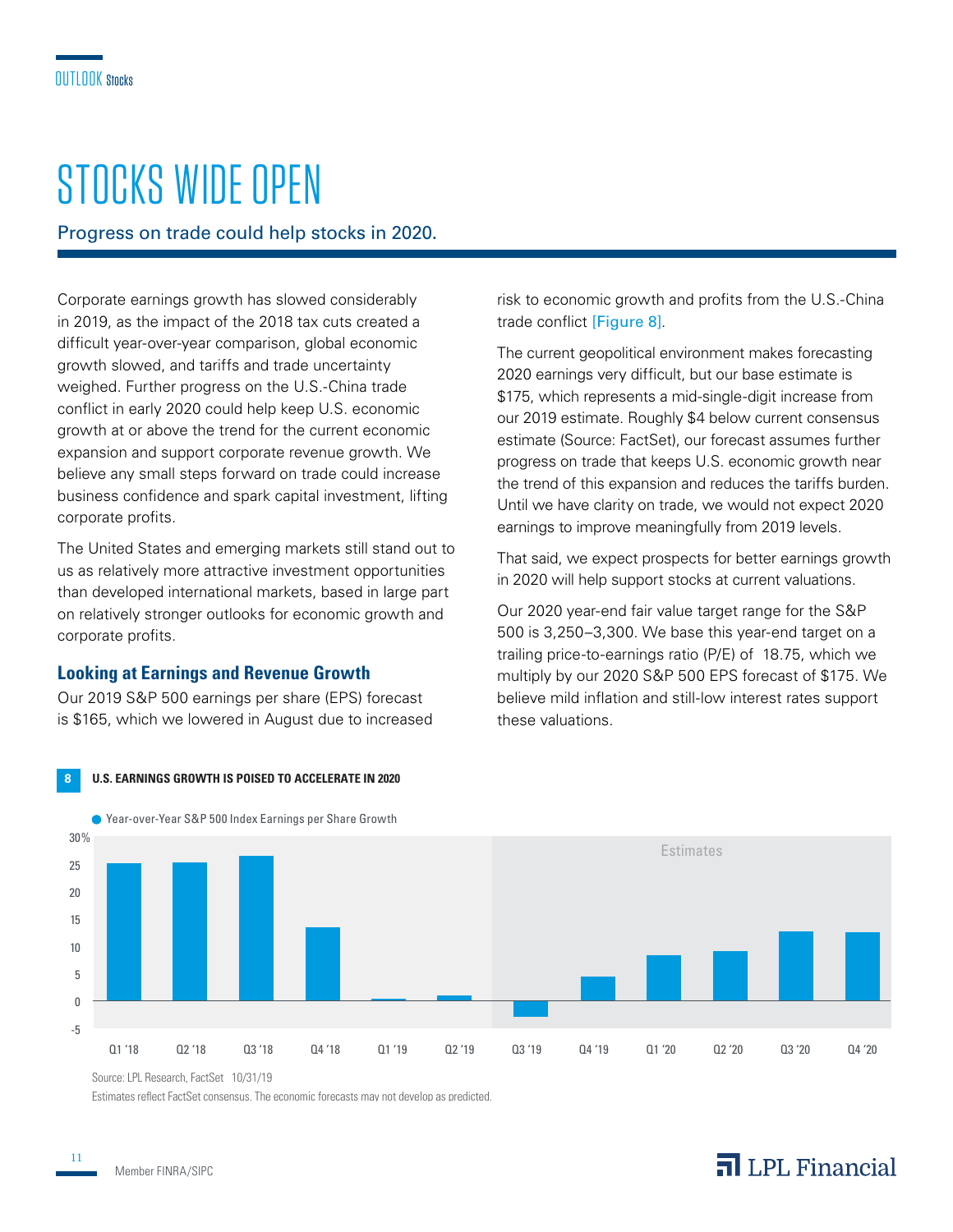#### **Global Profits**

In one sense, the outlook for global profits follows the pattern of economic growth, with the United States and emerging markets on top [Figure 9]. We expect S&P 500 earnings growth in 2020 most likely will outpace that of Europe (MSCI Europe Index) and Japan (MSCI Japan Index), consistent with FactSet consensus estimates.

Emerging Markets: Assuming there is progress on trade, earnings for the MSCI Emerging Markets Index is expected to rebound solidly in 2020, with the consensus estimate (FactSet) calling for a 14% increase. That pace is nearly triple the forecast for Japan (5%) and ahead of Europe (9%) and the United States (10%). A possible double-digit increase in emerging markets' earnings could be attractive to global investors, although disappointing earnings growth in these regions in recent years has been a concern. We still believe a modest allocation to emerging markets equity makes sense in appropriate strategies.

Developed international: Our concerns about global policies, economic growth, and interest rates drive our cautious outlook for developed international equities. Despite relatively attractive valuations, we see a number of challenges in developed markets that lead us to

**9 U.S. AND EMERGING MARKETS MAY LEAD GLOBAL PROFIT GROWTH**

maintain our tactical underweight to the asset class. With the impact of any further monetary policy support likely to be muted, a coordinated move toward pro-growth fiscal policy would be needed for us to become more bullish on these regions.

UNITED STATES: We recommend tactical investors consider focusing the majority of their equities allocations here at home as U.S. economic growth expectations have held up well compared with global trends. We recommend a balance of growth and value styles, with an emphasis on large cap stocks over their small cap counterparts as the business cycle moves into its latter stages.

We continue to prefer cyclical sectors as the U.S. economic expansion continues, and technology still leads this bull market. We expect industrials to benefit from a potential pickup in capital spending if there is further progress on a U.S.-China trade agreement. The challenging interest rate environment prevents us from a more positive view of the financials sector for now. Opportunity may be emerging in healthcare stocks, which have fallen to attractive valuations due to heightened policy risk ahead of the 2020 election.



Source: LPL Research, FactSet 10/31/19

Estimates reflect FactSet consensus. The economic forecasts may not develop as predicted.

Data represents S&P 500 Index, MSCI Europe Index, MSCI Japan Index, MSCI EAFE Index, and MSCI Emerging Markets Index.

2020 data is based on FactSet consensus estimates.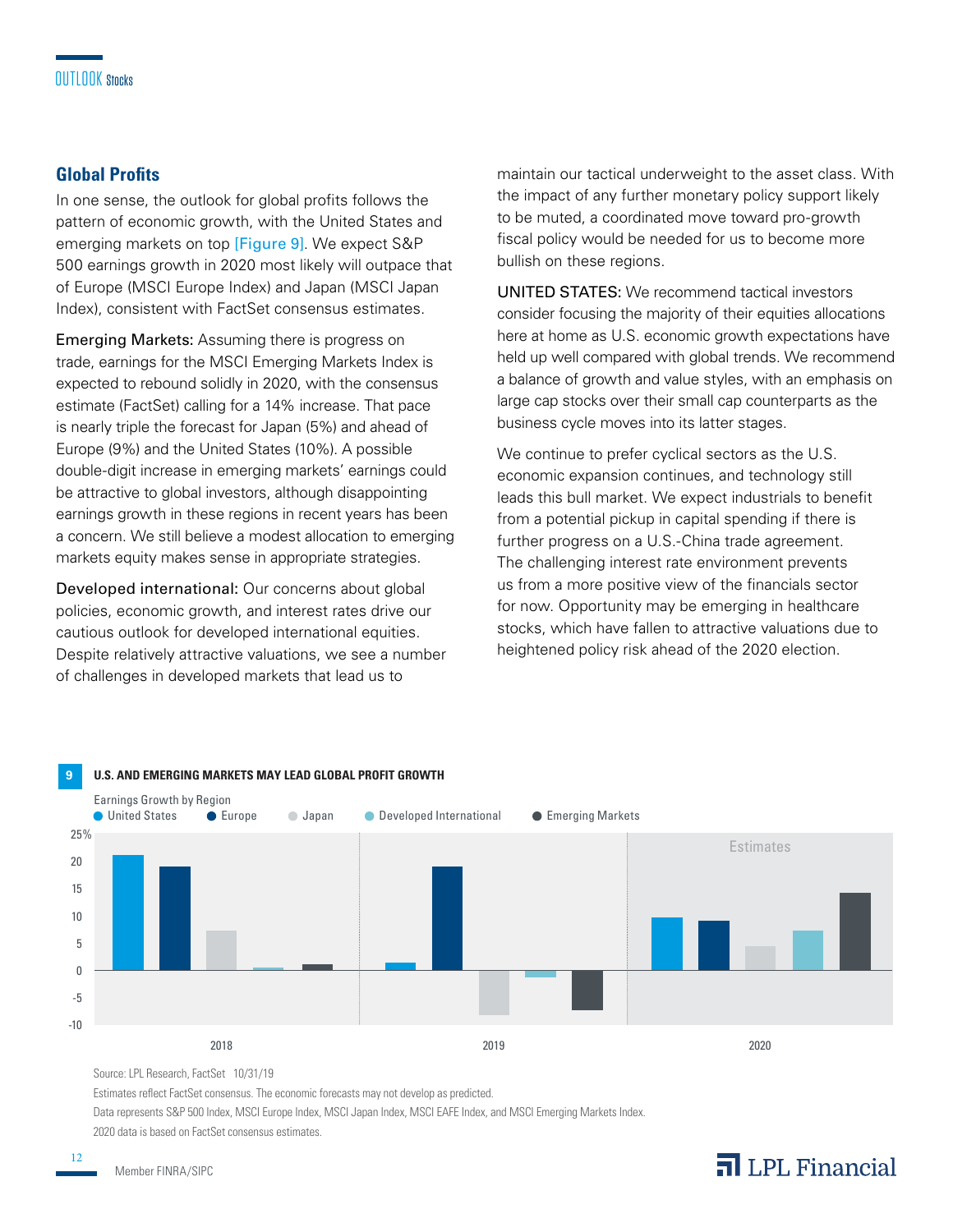## OUR VIEW

As 2019 draws to a close, the U.S. economy is still exhibiting some positive fundamentals despite trade uncertainty and slowing global growth. Consumer spending remains strong, supported by low unemployment, steady wage growth, contained inflation, and low interest rates. At the same time, the age of the economic expansion has led to questions about how long it can continue.

U.S. manufacturing weakness has become more pronounced. Signals from the global bond market are confusing. Earnings growth has stalled in the United States and internationally, and due to heightened geopolitical risks that must continue to be monitored, companies are lacking the visibility they need to make sound decisions about long-term investments. Clarity on trade needs to come sooner rather than later, as we prepare for a highly charged and likely divisive U.S. presidential campaign. We can't see into the future, but we hope this guide can help improve your view into the new year. Welcome to 2020.

## VISION 2020

We look at how the markets may impact—and be impacted by—the 2020 U.S. elections season.

It's early, but policies of the leading presidential candidates are beginning to take shape. We've listed some of the key policy issues that may influence markets in 2020 and beyond.

Trade Policy: Resolving trade concerns with China maintains bipartisan support, so we expect any administration to continue to be tough on China. Tensions could de-escalate if tariff threats are pulled back, depending on leadership; however, we would expect trade to continue to be emphasized as a policy tool.

Taxes: The *Tax Cuts and Jobs Act* of 2017 has not been popular with all members of Congress, so we expect corporate tax rates could be adjusted and other programs from the law changed, depending on who wins the White House. Individual tax rates on the wealthy also could be targeted, although a "wealth tax" as currently proposed by some candidates would have difficulty gaining traction in Congress, regardless of who controls the chambers.

Healthcare: A shift in which party controls the Senate could have consequences on healthcare spending and the substance of the *Affordable Care Act*. Drug-price regulation may be coming regardless of which party is in power. We anticipate that Medicare expansion will be a hot topic no matter what, and those debates could lead to increased volatility in the healthcare sector, particularly for health insurers.

Financial Services Regulation: It's possible we could see additional government regulation of the financial services industry after the elections, depending on the winners, with the potential for new proposals to raise capital requirements or to put pressure for more reforms on regulatory agencies. Proposals for more regulation would cause an increase in compliance costs for many financial services firms.

## See Next Page for Infographic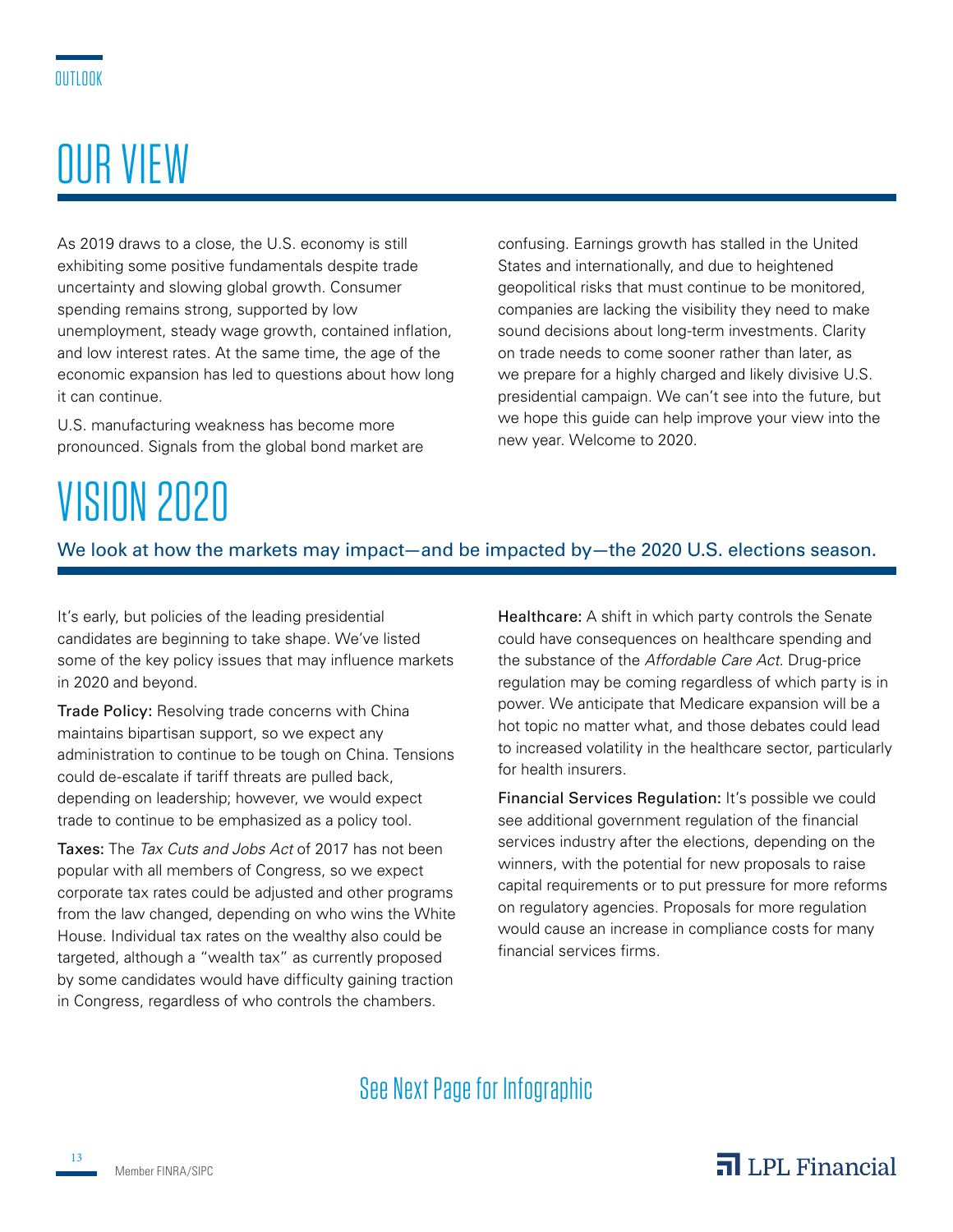## Can Stocks Predict the Next President?

Our 2020 elections chart shows S&P 500 Index performance for the three months prior to every presidential election all the way back to 1928, when Herbert Hoover was elected. The chart shows that when the S&P 500 was in the green three months before the election, the incumbent party tended to stay in the White House. If stocks were down, this potentially signaled an upcoming change in power in the White House. The track record isn't perfect—it missed in 1956, 1968, and 1980—but in 20 of the last 23 presidential elections, stocks have been correct.



#### **S&P 500 Index 3-Month Return as of the Day Before a Presidential Election Day**

Source: LPL Research, Strategas Research Partners 07/15/19

The modern design of the S&P 500 stock index was first launched in 1957. Performance back to 1928 incorporates the performance of predecessor index, the S&P 90. All indexes are unmanaged and cannot be invested into directly. Past performance is no guarantee of future results.

\*Except in 1956, 1968, and 1980

**• Stock Market Accurately Predicts Incumbent Party Win or Loss Stock Market Fails To Predict Incumbent Party Win or Loss** 

## $\overline{\mathbf{a}}$  LPL Financial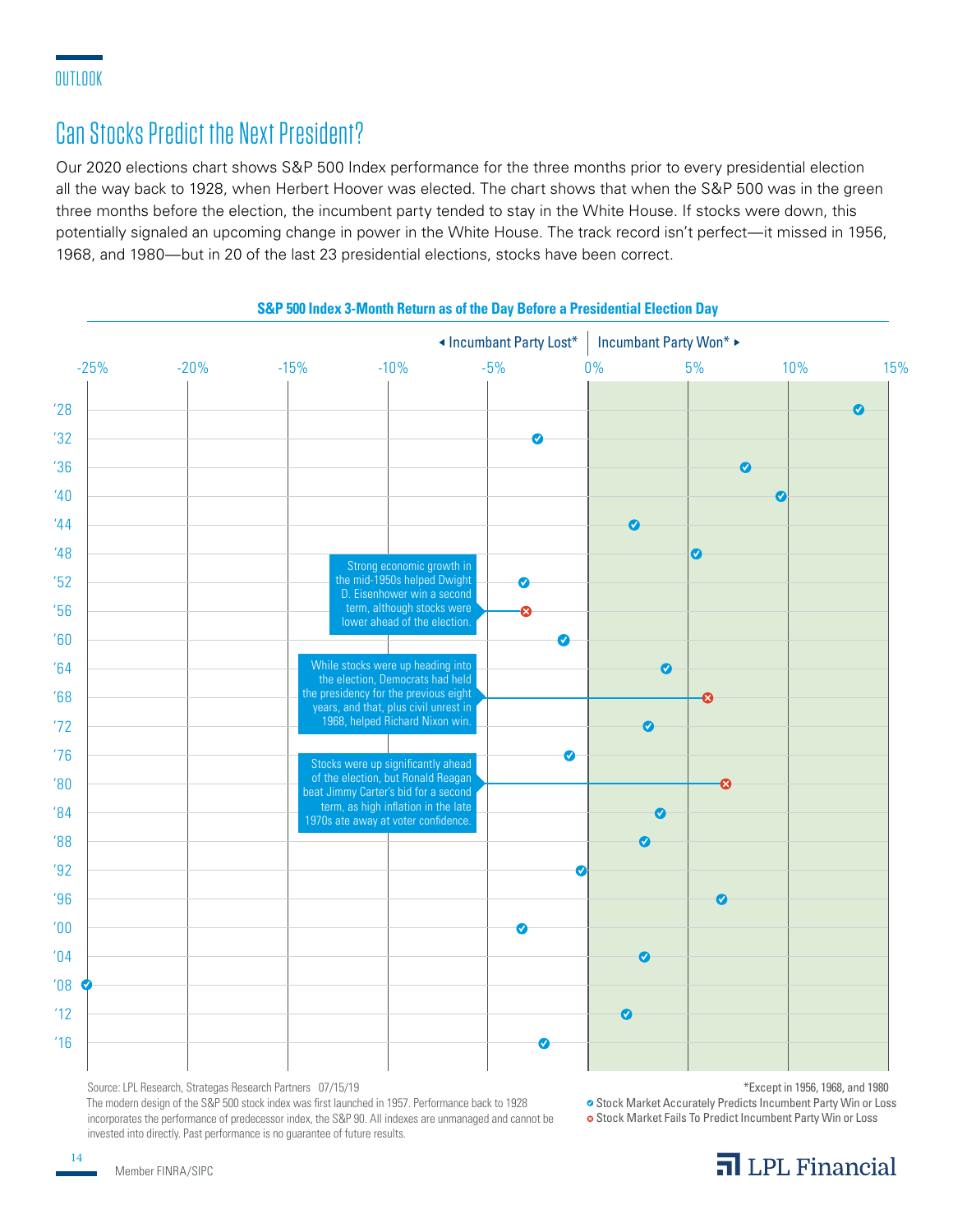The opinions, statements, and forecasts presented herein are general information only and are not intended to provide specific investment advice or recommendations for any individual. It does not take into account the specific investment objectives, tax and financial condition, or particular needs of any specific person. There is no assurance that the strategies or techniques discussed are suitable for all investors or will be successful. To determine which investment(s) may be appropriate for you, please consult your financial professional prior to investing.

Any forward-looking statements including the economic forecasts herein may not develop as predicted and are subject to change based on future market and other conditions. All performance referenced is historical and is no guarantee of future results.

References to 'Markets,' 'Sectors,' and 'Stocks' herein are generally regarding the index tracking the corresponding asset class. All indexes are unmanaged and cannot be invested into directly. Unmanaged index returns do not reflect fees, expenses, or sales charges. Index performance is not indicative of the performance of any investment.

All information is believed to be from reliable sources; however, LPL Financial makes no representation as to its completeness or accuracy.

#### RISK DISCLOSURES

Investing involves risks including possible loss of principal. No investment strategy or risk management technique can guarantee return or eliminate risk in all market environments.

Investing in stock includes numerous specific risks including the fluctuation of dividend, loss of principal, and potential illiquidity of the investment in a falling market. Because of their narrow focus, sector investing will be subject to greater volatility than investing more broadly across many sectors and companies. Value investments can perform differently from the market as a whole. They can remain undervalued by the market for long periods of time. The prices of small and mid-cap stocks are generally more volatile than large cap stocks.

Bonds are subject to market and interest rate risk if sold prior to maturity. Bond values will decline as interest rates rise and bonds are subject to availability and change in price. Bond yields are subject to change. Certain call or special redemption features may exist which could impact yield. Government bonds and Treasury bills are guaranteed by the U.S. government as to the timely payment of principal and interest and, if held to maturity, offer a fixed rate of return and fixed principal value. Corporate bonds are considered higher risk than government bonds but normally offer a higher yield and are subject to market, interest rate, and credit risk, as well as additional risks based on the quality of issuer coupon rate, price, yield, maturity, and redemption features. Mortgage backed securities are subject to credit, default, prepayment, extension, market, and interest rate risk.

Investing in foreign and emerging markets debt or securities involves special additional risks. These risks include, but are not limited to, currency risk, geopolitical risk, and risk associated with varying accounting standards. Investing in emerging markets may accentuate these risks.

There is no guarantee that a diversified portfolio will enhance overall returns or outperform a non-diversified portfolio. Diversification does not protect against market risk.

#### DEFINITIONS

Gross Domestic Product (GDP) is the monetary value of all the finished goods and services produced within a country's borders in a specific time period, though GDP is usually calculated on an annual basis. It includes all of private and public consumption, government outlays, investments, and exports less imports that occur within a defined territory.

The P/E ratio (price-to-earnings ratio) is a measure of the price paid for a share relative to the annual net income or profit earned by the firm per share. It is a financial ratio used for valuation: a higher P/E ratio means that investors are paying more for each unit of net income, so the stock is more expensive compared to one with lower P/E ratio.

Earnings per share (EPS) is the portion of a company's profit allocated to each outstanding share of common stock. EPS serves as an indicator of a company's profitability. Earnings per share is generally considered to be the single most important variable in determining a share's price. It is also a major component used to calculate the price-to-earnings valuation ratio.

The Standard & Poor's 500 Index is a capitalization-weighted index of 500 stocks designed to measure performance of the broad domestic economy through changes in the aggregate market value of 500 stocks representing all major industries.

Cyclical stocks typically relate to equity securities of companies whose price is affected by ups and downs in the overall economy and that sell discretionary items that consumers may buy more of during an economic expansion but cut back on during a recession. Counter-cyclical stocks tend to move in the opposite direction from the overall economy and with consumer staples that people continue to demand even during a downturn.

A growth stock is a share in a company that is anticipated to grow at a rate significantly above the average for the market due to capital appreciation. A value stock is anticipated to grow above the average for the market due to trading at a lower price relative to its fundamentals, such as dividends, earnings, or sales.

Large-cap stocks are issued by corporations with a market capitalization of \$10 billion or more, and small-cap stocks are issued by corporations with a market capitalization between \$250 million and \$2 billion.

Credit Quality is one of the principal criteria for judging the investment quality of a bond or bond mutual fund. As the term implies, credit quality informs investors of a bond or bond portfolio's credit worthiness, or risk of default. Credit ratings are published rankings based on detailed financial analyses by a credit bureau specifically as it relates the bond issue's ability to meet debt obligations. The highest rating is AAA, and the lowest is D. Securities with credit ratings of BBB and above are considered investment grade.

The Bloomberg Barclays Aggregate US Bond Index represents securities that are SEC-registered, taxable, and dollar denominated. The index covers the U.S. investment-grade fixed rate bond market, with index components for government and corporate securities, mortgage pass-through securities, and asset-backed securities.

15